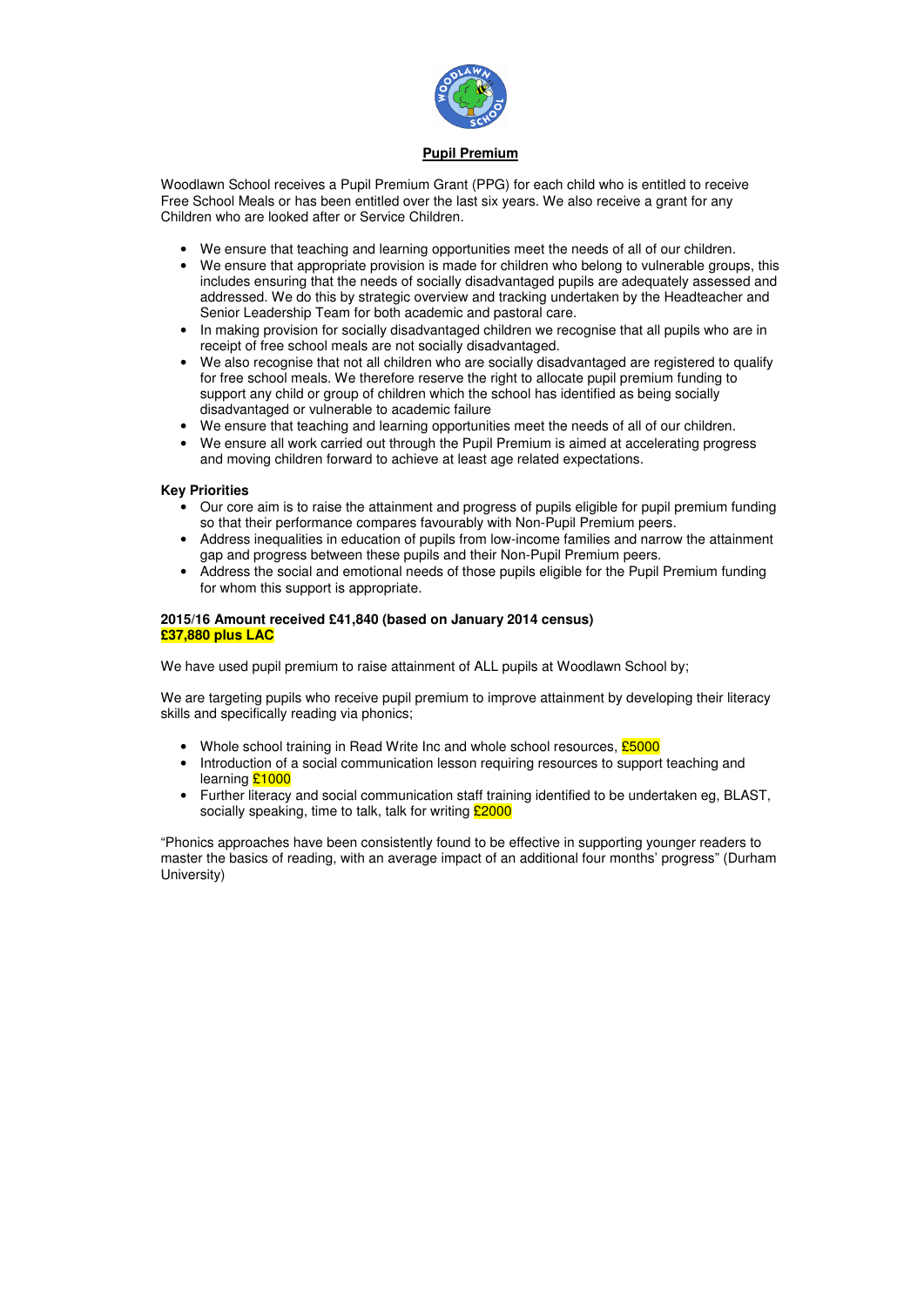We are targeting pupils who receive pupil premium to improve attainment by extending their learning with maths including homework;

• Whole school training in Numicon and whole school resources, online subscriptions to Mathletics and Sumdog £1500

• Removing barriers to learning by ensuring pupils have access to specialist equipment identified by Physiotherapists, Occupational Therapists and Speech and Language Therapists  $\frac{210,000}{2}$ 

"The evidence shows that the impact of homework, on average, is five months' additional progress. There is some evidence that homework is most effective when used as a short and focused intervention (e.g. in the form of a project or specific target connected with a particular element of learning) with some exceptional studies showing up to eight additional months' positive impact on attainment". (Durham University)

• Intervention targeted at children with emotional, social and behavioural difficulties; weekly intervention from a Primary Mental Health Worker, whole school and targeted positive behaviour management training, whole school praise and reward system  $£5,000$ 

At Woodlawn School we have a diverse cohort of pupils with SEND and individual barriers to learning, we are targeting pupils who receive pupil premium to improve attainment by addressing their individual learning styles;

We are targeting individual pupils who receive pupil premium to improve attainment by the use of digital technology to improve their communication needs;

"Overall the evidence shows an average impact of 2 months progress for learning style interventions" (Durham University)

We are targeting individual pupils who receive pupil premium to improve attainment by access to the arts;

• Regular class visits out of school linked to the curriculum, a variety of after school clubs twice weekly (resources) individual and group visitors to the school for art, drama, etc.  $\text{\pounds}2000$ 

We are targeting pupils who receive pupil premium to improve attainment by developing their behaviour, social and emotional needs;

"Social and Emotional interventions have an identifiable and significant impact on attitudes to learning, social relationships in school, and attainment itself (on average three to four months additional progress)" (Durham University).

• Digital technology to improve communication needs; 2 x ipad minis and clicker communicator app £1500

"There is extensive evidence across age groups and for most areas of the curriculum which shows positive impact on learning" (Plus 4 months additional progress, Durham University).

"Overall, the impact of arts participation on academic learning appears to be positive. Improved outcomes have been identified in English, mathematics and science learning. Benefits have also been found in both primary and secondary schools, though on average greater effects have been identified for younger learners. In some cases, specific arts activities have been linked with benefits on particular outcomes. For example, there is some evidence of a positive link between music and spatial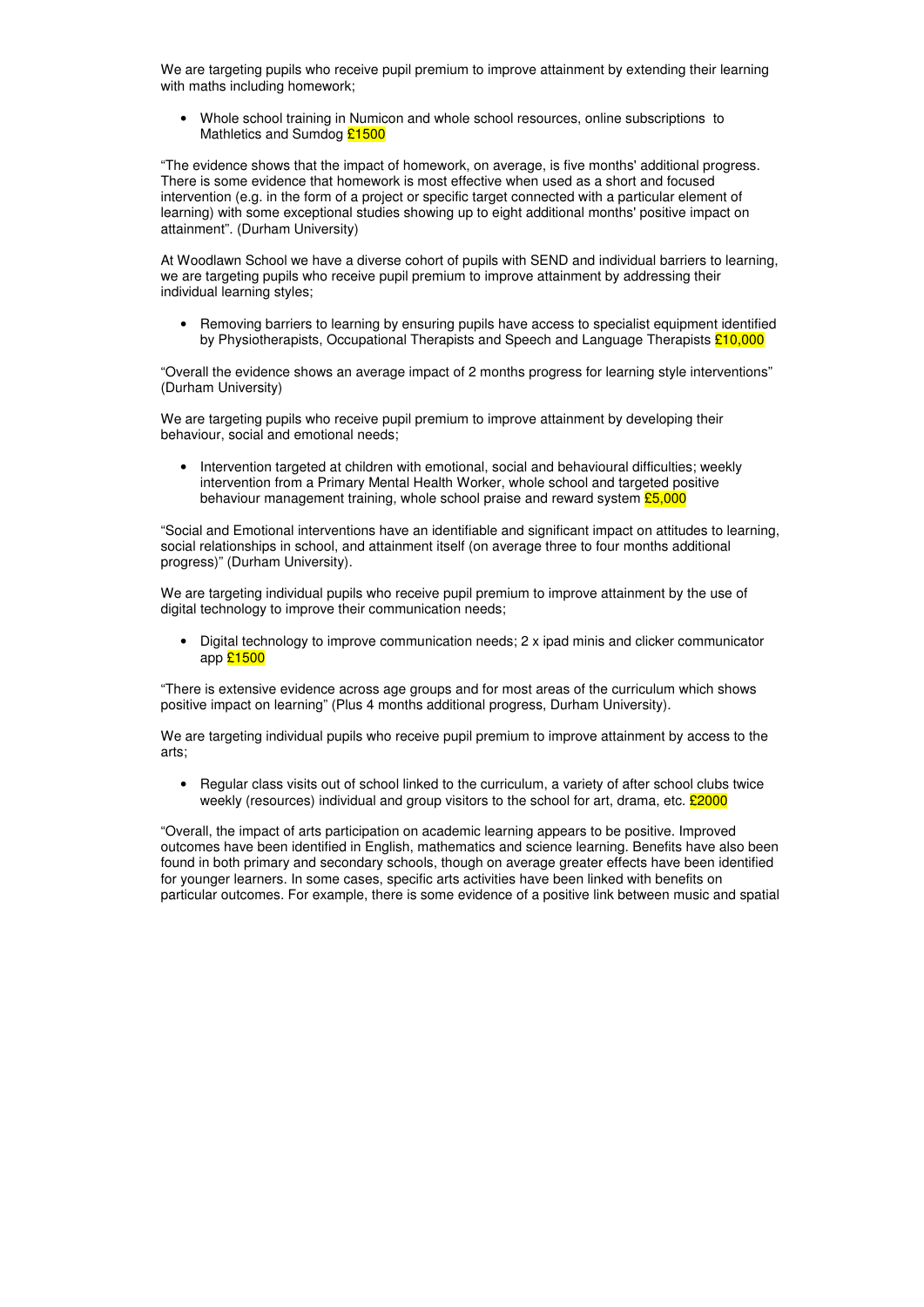awareness. Wider benefits on attitudes to learning and well-being have also consistently been reported" (+2 months additional progress, Durham University)

We are continuing to enable smaller classes in school to help monitor appropriate behaviour, attitudes and achievement of our pupils.

• 2 x personal hygiene assistants to support pupils personal care needs and allow Level 3 TA's to remain supporting pupils within the classroom and for targeted intervention, increase in hours to TA's to support identified pupils  $£14000$ 

Durham University research states "There is evidence that, when done successfully, (reducing class sizes) it can improve behaviour, attitudes and attainment of pupils and these benefits can persist for a number of years." The evidence, alongside the use of assertive discipline, means our pupils (particularly SEN and FSM) can focus better and therefore learn better.

We are continuing to enable smaller classes in school to help monitor appropriate behaviour, attitudes and achievement of our pupils.

Durham University research states "There is evidence that, when done successfully, (reducing class sizes) it can improve behaviour, attitudes and attainment of pupils and these benefits can persist for a number of years." The evidence, alongside the use of assertive discipline, means our pupils (particularly SEN and FSM) can focus better and therefore learn better. We are targeting pupils who receive pupil premium to raise achievement in Literacy and Maths;

Total; £42,000

## **In addition to this;**

Effective Feedback (+8 months); development of I can statements in planning, Teachers with TLR's developing a new whole school marking policy and AFL.

Regular analysis of data specifically looking at PP pupils to ascertain progress and required intervention

• Intervention programmes targeted at literacy and numeracy to remove barriers to learning; staff costs (3 part time staff) £20,000

Extracurricular activities after school

Educational visits locally, regionally, nationally and internationally to embed, develop and enhance skills, enhance motivation, build confidence and increase self esteem

### **2014/15; Amount received: £41,520**

We have: 3 CLA pupils 28 FSM pupils 5 adopted pupils

All of our pupils are classed as being in vulnerable groups ie LAC, SEN, FSM (114 on roll – April 2015).

We have used pupil premium to do the following: